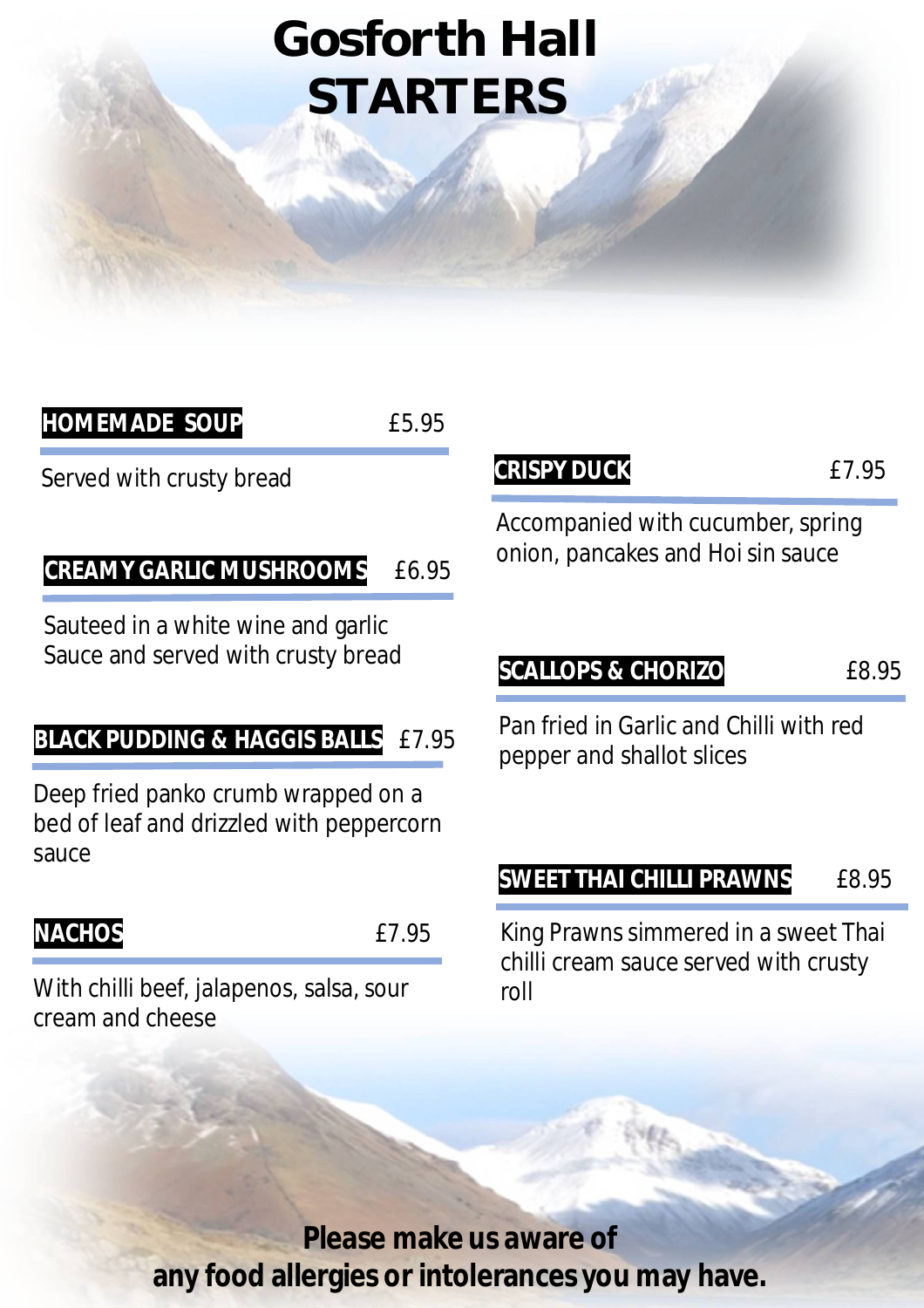# **Gosforth Hall MAINS**

#### **PIE OF THE DAY** 615.95

A hearty homemade pie ,with chips or mash, vegetables and gravy

#### **SEABASS**  $\qquad \qquad$  £ 18.95

Grilled in lemon and butter and served with sauteed potatoes, red onions, mushrooms and cherry tomatoes.

#### **PULLED PORK BURGER E14.95**

In a Jack Daniels and BBQ sauce topped with fries & coleslaw

*Vegetarian option available - Green Jackfruit with a homemade BBQ sauce*

#### **10oz RIBEYE STEAK E24.95**

Cooked to your liking and served with chips, onion rings, tomato and mushrooms Add a sauce for £2.50

Peppercorn or blue cheese

#### **LAMB SHANK** £17.95

On a bed of mash with vegetables and minted gravy

#### **CHICKEN FAJITAS** £16.95

Sauteed chicken strips, onions and peppers, served with tortillas, salsa and sour cream

#### **8oz BEEF BURGER** 613.95

With fries and coleslaw Add cheese - £1.00 Add bacon - £1.00 Add 4 onion rings - £1.00 *Vegan option available – Spicy Bean Burger with salsa* 

#### TAGLIATELLE **Election Expansion**  $f(15.95)$

Choose from one of the following:

- Creamy Chicken and Chorizo.
- Spicy Seafood.
- *Tomato, basil, onion and mushrooms*.

#### **HOMEMADE BEEF CHILLI** £14.95

Served with rice *Vegan option available – Vegan quorn*

#### **SAUSAGE & MASH £**14.95

With peas and onion gravy

**Please make us aware of any food allergies or intolerances you may have.**